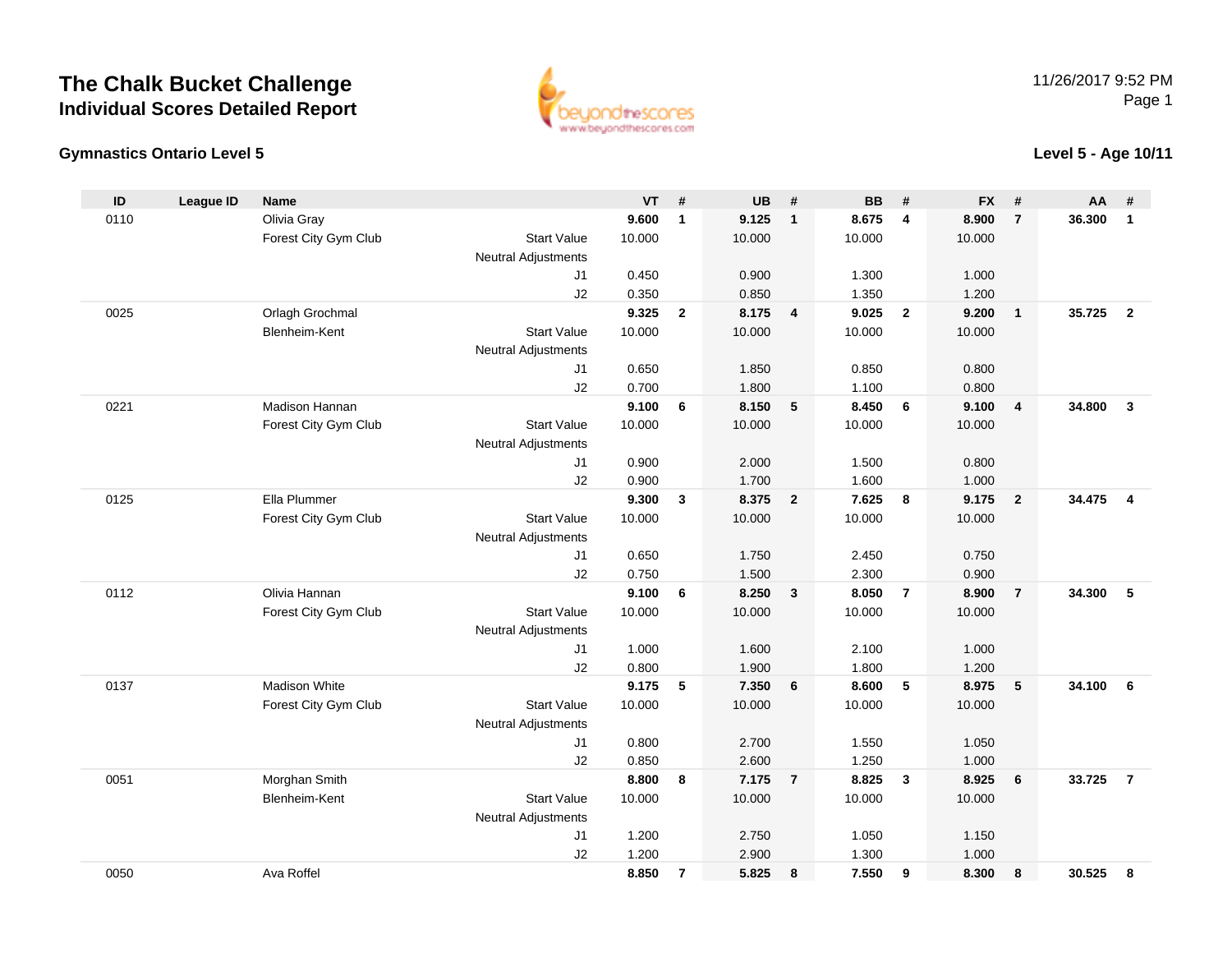## **The Chalk Bucket ChallengeIndividual Scores Detailed Report**



11/26/2017 9:52 PMPage 2

|      | Blenheim-Kent | <b>Start Value</b><br><b>Neutral Adjustments</b> | 10.000 |     | 10.000            | 10.000 |    | 10.000 |    |        |   |
|------|---------------|--------------------------------------------------|--------|-----|-------------------|--------|----|--------|----|--------|---|
|      |               | J1                                               | 1.200  |     | 4.250             | 2.400  |    | 1.600  |    |        |   |
|      |               | J2                                               | 1.100  |     | 4.100             | 2.500  |    | 1.800  |    |        |   |
| 0049 | Jaelyn Roffel |                                                  | 9.225  | - 4 | X.XXX<br>New York | 9.050  | -1 | 9.150  | -3 | 27.425 | 9 |
|      | Blenheim-Kent | <b>Start Value</b>                               | 10.000 |     |                   | 10.000 |    | 10.000 |    |        |   |
|      |               | <b>Neutral Adjustments</b>                       |        |     |                   |        |    |        |    |        |   |
|      |               | J1                                               | 0.700  |     |                   | 0.950  |    | 0.900  |    |        |   |
|      |               | J2                                               | 0.850  |     |                   | 0.950  |    | 0.800  |    |        |   |

#### **Gymnastics Ontario Level 5**

**ID League ID Name VT # UB # BB # FX # AA #** 0123 Maya Pinhal **9.100 <sup>2</sup> 9.200 <sup>1</sup> 8.975 <sup>1</sup> 9.100 <sup>1</sup> 36.375 <sup>1</sup>** Forest City Gym Club Start Value 10.000 10.000 10.000 10.000 Neutral Adjustments J1 0.900 0.800 1.000 1.000 J2 0.900 0.800 1.050 0.800 0126 Carlie Regier **9.050 <sup>3</sup> 9.075 <sup>2</sup> 8.750 <sup>3</sup> 8.800 <sup>2</sup> 35.675 <sup>2</sup>** Forest City Gym Club Start Value 10.000 10.000 10.000 10.000 Neutral Adjustments $-0.100$ 1.250 J1 0.900 0.850 1.250 1.250 J2 1.000 1.000 1.050 1.150 0097 Mystic D'Aragon **9.375 <sup>1</sup> 7.475 <sup>6</sup> 8.875 <sup>2</sup> 8.800 <sup>2</sup> 34.525 <sup>3</sup>** Forest City Gym Club Start Value 10.000 10.000 10.000 10.000 Neutral Adjustments $-0.100$ 1.150 J1 0.650 2.450 1.150 1.200 J2 0.600 2.600 0.900 1.200 0036 Keaton Kloostra **8.825 <sup>4</sup> 8.150 <sup>3</sup> 8.675 <sup>4</sup> 8.750 <sup>3</sup> 34.400 <sup>4</sup>** Blenheim-Kent Start Valuee 10.000 10.000 10.000 10.000 Neutral Adjustments J1 1.200 1.900 1.400 1.300 J2 1.150 1.800 1.250 1.200 0024 Isabella Gray **8.800 <sup>5</sup> 8.075 <sup>4</sup> 8.300 <sup>5</sup> 8.750 <sup>3</sup> 33.925 <sup>5</sup>** Blenheim-Kent Start Valuee 10.000 10.000 10.000 10.000 Neutral Adjustments J1 1.200 2.050 1.850 1.300 J2 1.200 1.800 1.550 1.200 0028Daley Hogg **8.700 <sup>6</sup> 8.000 <sup>5</sup> 7.275 <sup>6</sup> 8.500 <sup>4</sup> 32.475 <sup>6</sup>**

**Level 5 - Age 12/13**